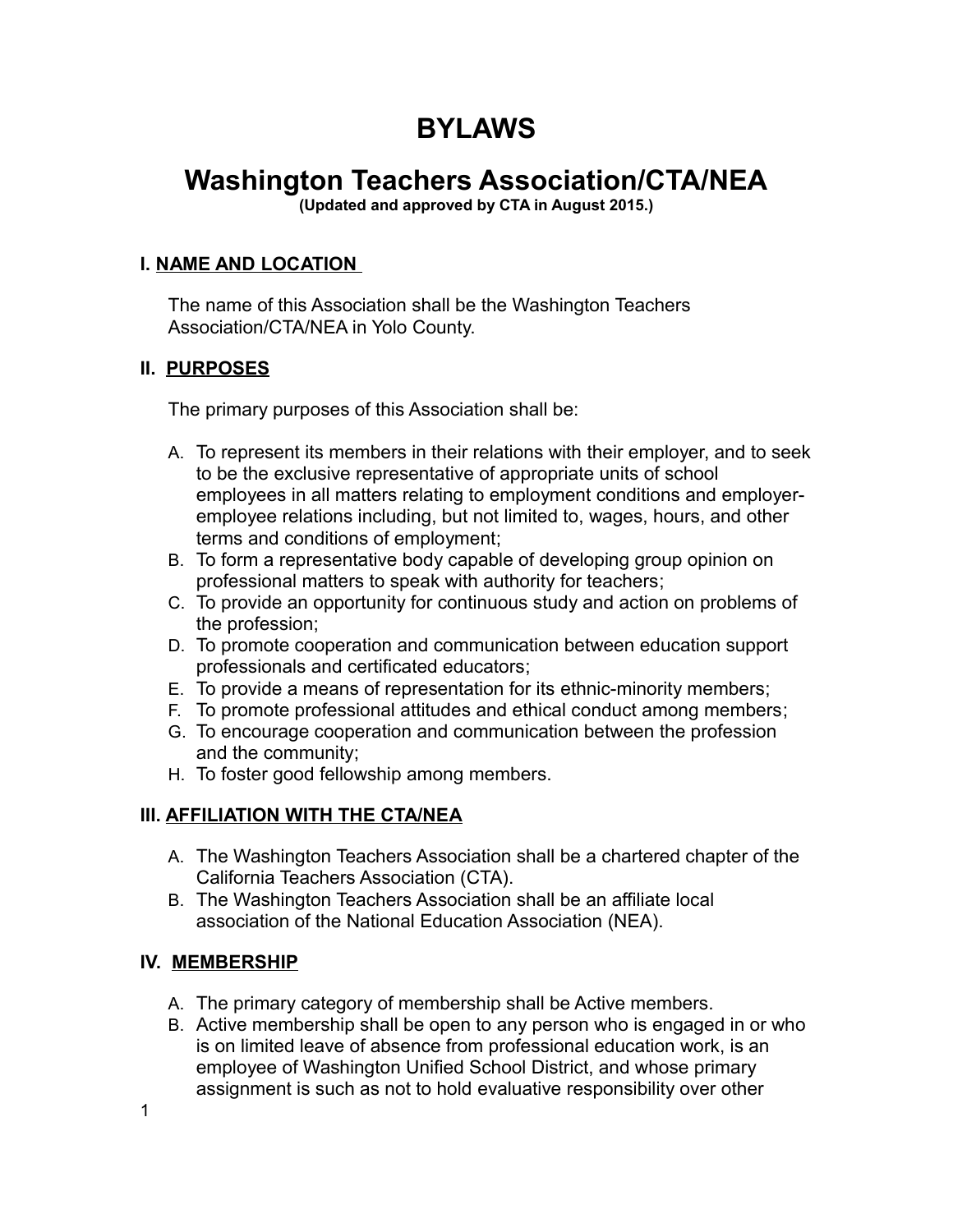employees to such an extent as not to be represented in the negotiations process by the teacher bargaining unit.

- C. Membership may be granted upon initiation of payroll deduction or upon payment of annual Association/CTA/NEA.
- D. The right to vote and to hold elective office or appointive position within the Association shall be limited to Active members.
- E. Members shall receive special services, obtain assistance in the protection of professional and civil rights, and to receive reports and publications of the Association.
- F. Active members shall adhere to The Code of Ethics of the Education Profession.
- G. The rights to and privileges of membership shall not be abridged in any way because of age, sex, race, color, ethnic group, marital status, national origin or sexual orientation.
- H. No member of the Association may be disciplined by the chapter without a due process. Due process includes the right to select representation, to present evidence on his/her behalf, to confront and cross-examine his/her accuser and any other witnesses against him/her, and to examine and refute all evidence considered by the hearing panel, whether or not such evidence is presented at a hearing. The member has the right to appeal the decision of the hearing panel to the governing body.
- I. The membership year shall be that period of time from September 1 of any given calendar year through August 31 of the following calendar year, inclusive.
- J. Unless otherwise expressly provided by law, persons who tender agency fees shall have no rights or privileges within this Association.

## **V . DUES, FEES, AND ASSESSMENTS**

- A. The basic annual dues level for Active members, and representation fee for non-members represented in the bargaining unit, shall be sufficient to cover the operating expenses of the Association, the dues of CTA, and the dues of NEA.
- B. The Association's portion of the basic annual dues, and representation fee for non-members, shall be established by action of the Representative Council at the last regular meeting of the school year.
- C. The Association shall apportion any negotiated representation fee or organizational fee on the same percentage basis as the full Association/CTA/NEA dues.
- D. Membership shall be continuous after initial enrollment until delinquent or until a change in professional status shall make the member ineligible for that class or category. If by October 31 of any calendar year a member has not either paid the established annual membership dues for the current membership year, or made satisfactory arrangements for payment, then that person's membership shall be considered delinquent and the name dropped from the rolls.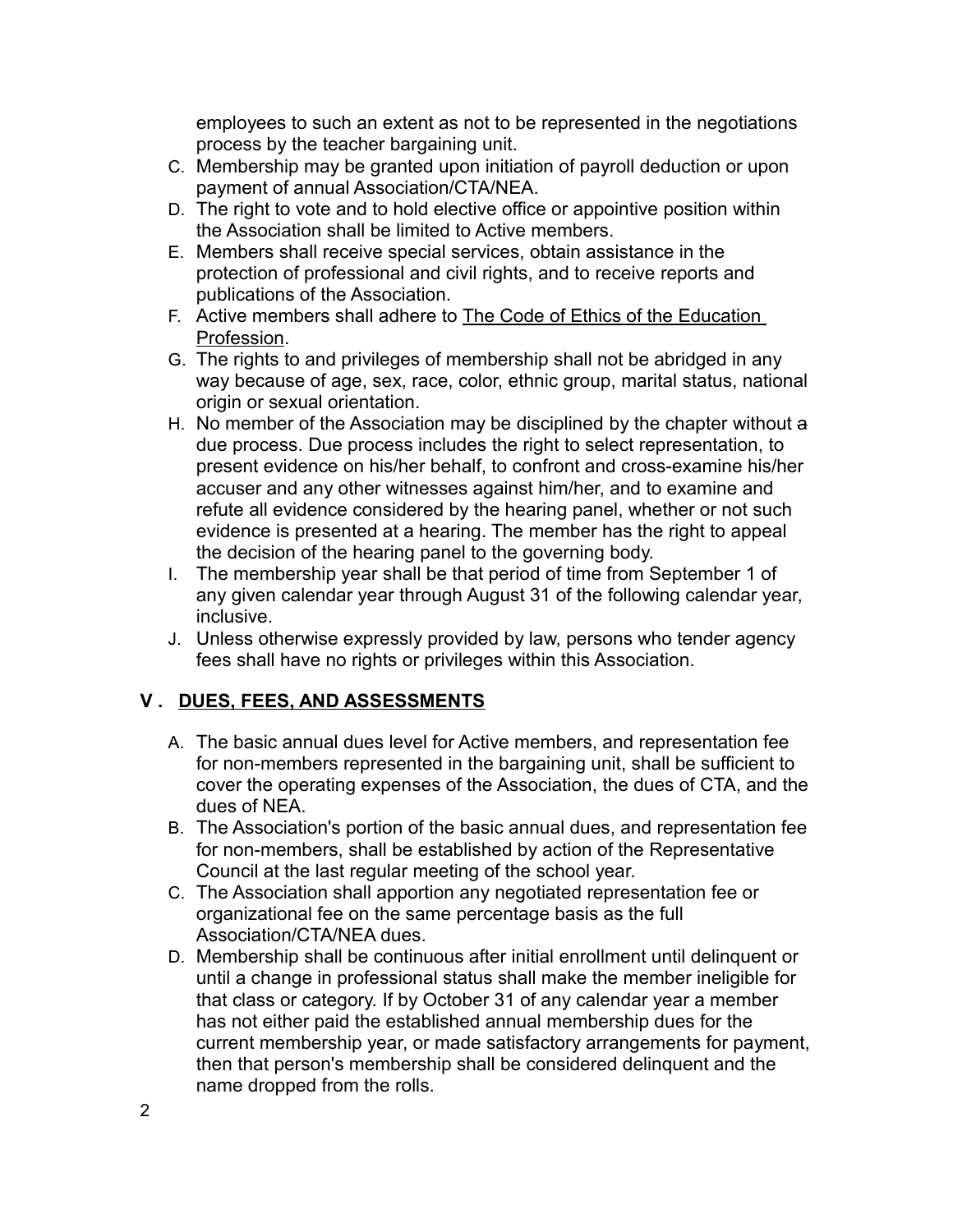## **VI. POLICY-MAKING BODY**

- A. The policy-making body of the Association shall be a Representative Council. The Representative Council, comprised of Active members of the Association, derives its powers from and shall be responsible to the Active membership.
- B. The Representative Council shall be composed of the following Active members:

1. Voting members of the Executive Board;

- 2. Representatives elected on the basis of one-person one-vote;
- C. The Representative Council shall:
	- 1. Establish Association policies and objectives;
	- 2. Adopt the annual budget of the Association on or before the first meeting of the school year;
	- 3. Approve the establishment or discontinuance of committees recommended by the Executive Board; and
	- 4. Establish the dues of the Association.
- D. The Representative Council shall schedule meetings monthly during the school year. The number, place and time of meetings to be decided by the Executive Board.
- E. Special meetings of the Representative Council may be called by the President, the Executive Board, or by the petition of twenty percent (20%) of the Active membership.
- F. Special meetings of the Representative Council shall be called for a specific purpose and no business other than that for which the meeting is called may be transacted.
- G. Notices and agendas for all meetings of the Representative Council shall be sent to all members of the Representative Council at least two (2) days prior to the date of the meeting.
- H. For emergency meetings of the Representative Council during crisis situations, the Executive Board shall adopt procedures to notify representatives of meeting dates, places, and times.
- I. A quorum for all meetings of the Representative Council shall consist of a majority of all voting members of the Representative Council.

### **VII. REPRESENTATIVES**

- A. Representatives shall be elected by and from the Active membership for each faculty group. Such election shall be by open nominations and by secret ballot.
- B. Representatives shall serve a term of one (1) year.
- C. Each faculty shall be entitled to at least one representative and shall have one representative for each ten (10) Active members on the staff, or major fraction thereof.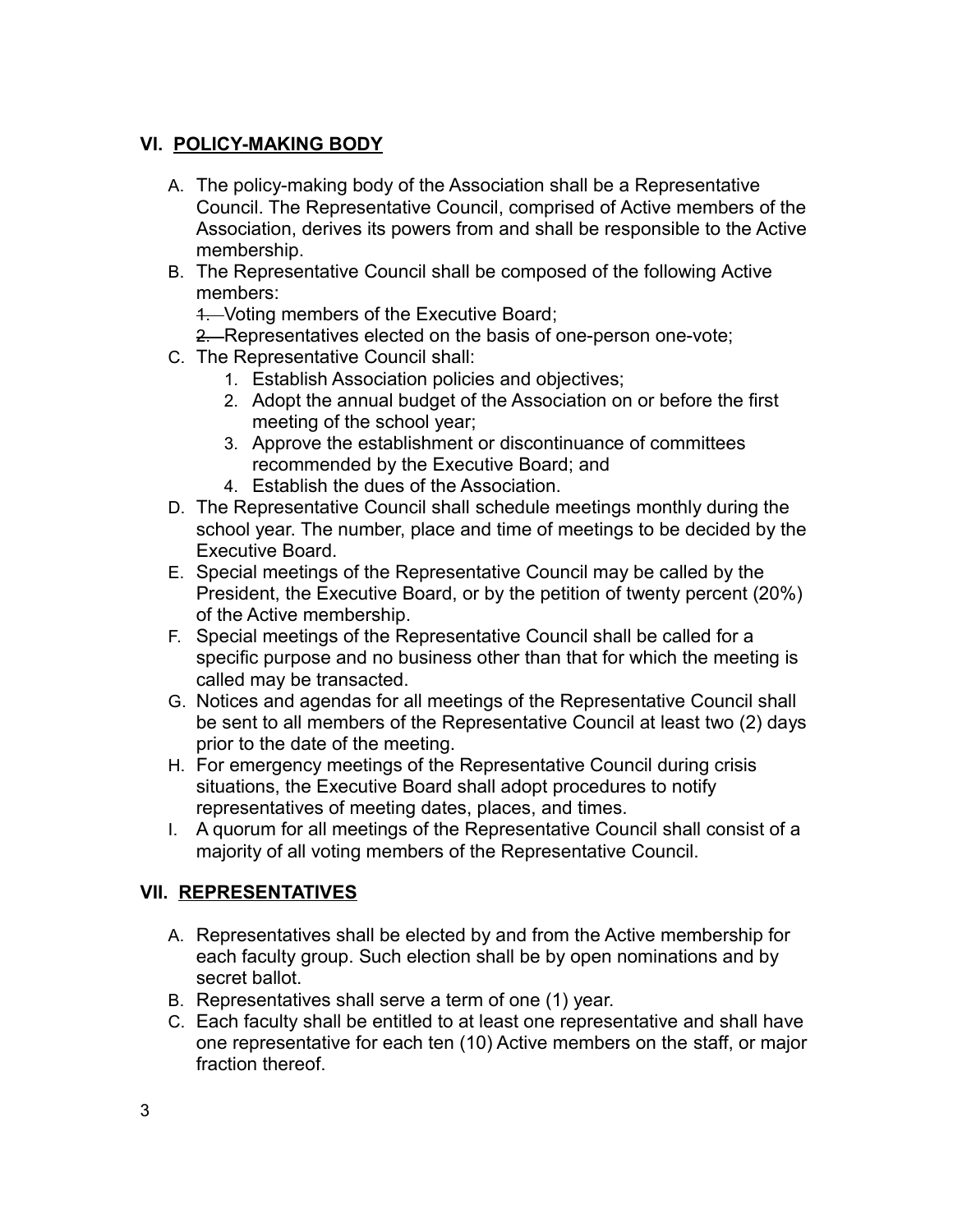- D. Active members who are not represented through an individual school faculty group shall be counted as a special faculty group entitled to the same representation on the Representative Council as individual school faculty groups.
- E. Vacancies: Vacancies in the office of Representative Council may be filled by properly elected replacements.
- F. Representatives shall:
	- 1. Conduct constant and ongoing liaison between the Representative Council and the Active members of the faculty/site unit;
	- 2. Serve as the official channel through which written communications and publication can be easily and quickly transmitted between the Association and the Active members;
	- 3. Represent the views and input of the Active membership in votes taken in the Representative Council, conducting frequent and regular polls of such membership for this purpose; and
	- 4. Perform such additional duties as prescribed by the Executive Board.
- G. Representative may not conduct an election in which he/she is a candidate.

## **VIII. OFFICERS**

- A. The officers of the Association shall be a President, a Vice-President, a Secretary, and a Treasurer.
- B. These officers shall be and remain currently paid-up local, state, and national (Active) members as a condition for nomination to and service in their respective positions during their terms of office.
- C. These officers shall be elected by and from the Active membership of the Association. Such election shall be by open nominations and secret ballot.
- D. Officers shall be elected for a term of two (2) years, commencing July 1 of any calendar year. Elections for officers shall be staggered, so that the election of the vice-president and treasurer shall be held in one year, and the election of the president and secretary shall be held in the alternate year.
- E. A vacancy shall be deemed to exist in the case of death, resignation, or inability to serve in any of the offices of the Association. If there is a vacancy occurring in the office of the President, the Vice President shall assume the office. In the event a vacancy occurs in the other offices, a special election shall be held to elect successors to fill the unexpired terms.
- F. The President shall be the chief executive officer of the Association and its policy leader. The President shall:
	- 1. Preside at all meetings of the Association, the Representative Council, and Executive Board;
	- 2. Prepare the agenda for the meetings of the Association, the Representative Council, and the Executive Board;
	- 3. Be the official spokesperson for the Association;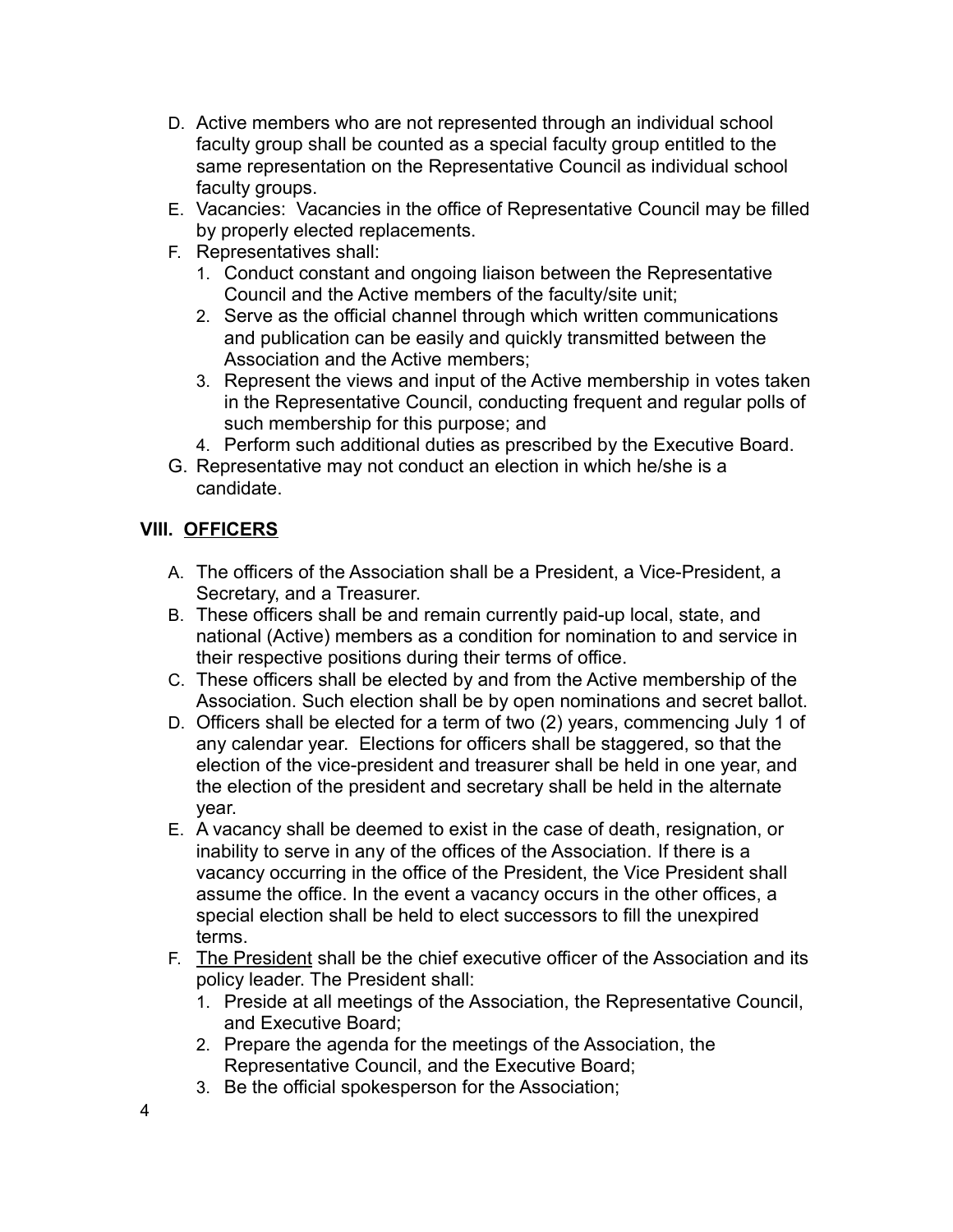- 4. Be familiar with the governance documents of the Association, CTA, and NEA;
- 5. Appoint all chairpersons and members of committees with the approval of the Executive Board by the beginning of each school year;
- 6. Appoint the chairperson and members of the Bargaining Team, with the approval of the Executive Board, by the beginning of each school year;
- 7. Call meetings of the Association**,** Representative Council**,** and the Executive Board;
- 8. Propose the procedures for grievance processing for ratification by the Executive Board and the Representative Council;
- 9. Suggest policies, plans and activities for the Association and be held responsible for the progress and work of the Association;
- 10. Attend meetings of the Service Center Council of which the Association is a part;
- 11. Attend other CTA/NEA meetings as directed by the Representative Council; and
- 12. Attend Board of Education meetings.
- G. The Vice-President shall:
	- 1. Serve as assistant to the President in all duties of the President;
	- 2. Assume the duties of the President in the absence of the President;
	- 3. Be responsible for the formation and distribution of the Association's calendar of activities;
	- 4. Serve as coordinator of committee activities at the direction of the President; and
	- 5. Attend Board of Education meetings.
- H. The Secretary shall:
	- 1. Keep a careful and accurate record of the proceedings of each meeting, regular or special, of the Association, Representative Council, and Executive Board;
	- 2. Be responsible for the distribution of minutes, notice of meetings, and agendas for all meetings to members of the Representative Council and Executive Board; and to the membership when appropriate;
	- 3. Keep an accurate roster of the membership of the Association and of all committees;
	- 4. Carry on the correspondence pertaining to the affairs of the Association as directed by the President; and
	- 5. Attend Board of Education meetings.
- I. The Treasurer shall:
	- 1. Receive all funds belonging to the Association and be responsible for their safekeeping and accounting;
	- 2. Pay out such funds upon orders of the President;
	- 3. Prepare a written financial report for each regular meeting of the Representative Council and Executive Board;
	- 4. Be responsible for an annual audit of the books of the Association and distributing a summary of this audit to the membership;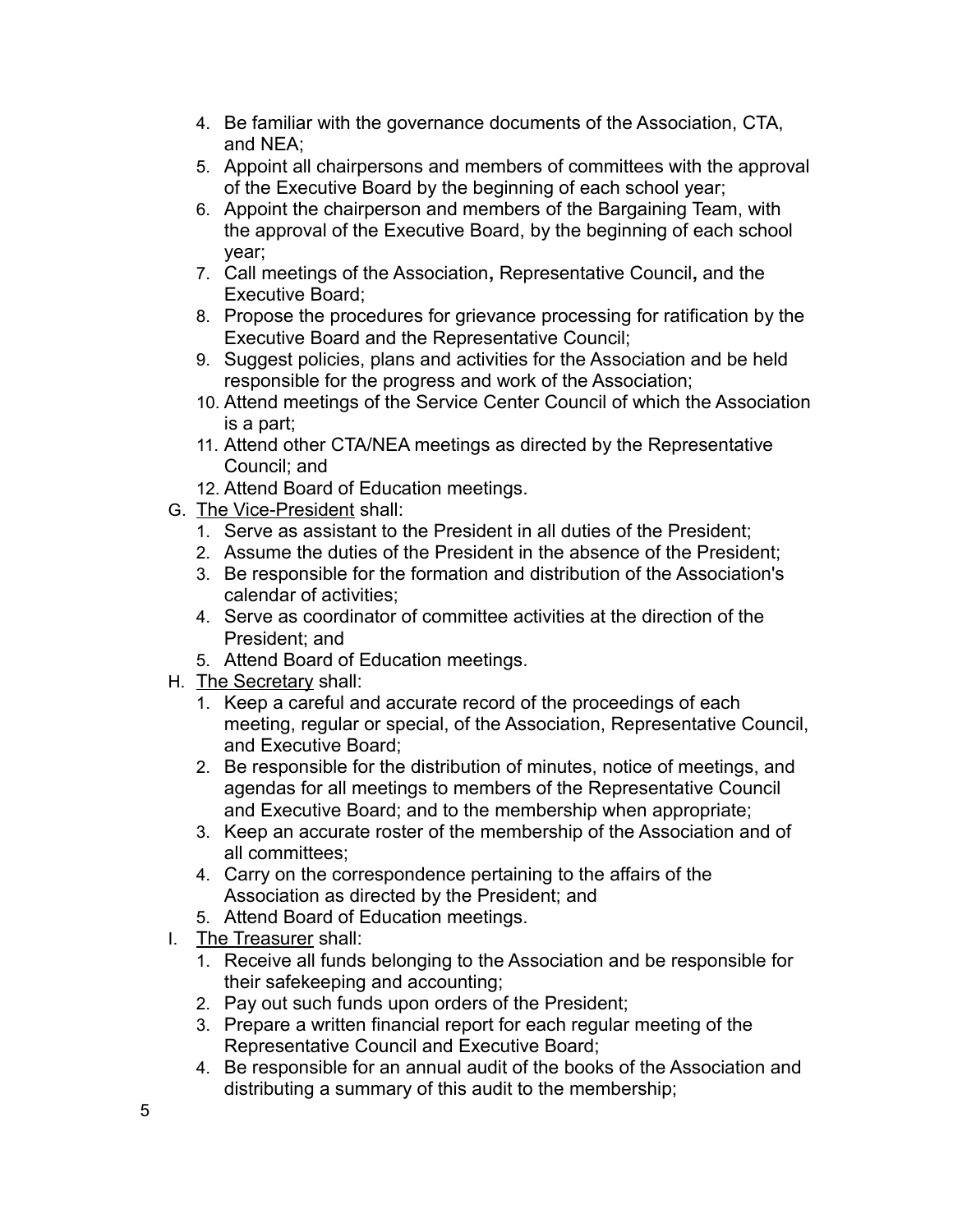- 5. Submit membership and financial reports to CTA, NEA, and other agencies as required by law; and
- 6. Attend Board of Education meetings.

## **IX. EXECUTIVE BOARD**

- *A.* The Executive Board shall be composed of the officers and five members elected at-large from the Active membership as long as this complies with the "one-person – one-vote" rule.
- *B.* All members of the Executive Board shall be and remain currently paid-up local, state, and national (Active) members as a condition for nomination to and service in this position.
- *C.* The at-large members of the Executive Board shall be elected with open nominations and by secret ballot.
- *D.* The at-large members of the Executive Board shall be elected for a term of two (2) years, commencing on July 1 of any calendar year. Elections for the five members shall be staggered, so that the election of two members shall be held in one year, and the election of three members shall be held in the alternate year.
- *E.* Vacancies in the position of at-large members of the Executive Board shall be deemed to exist in the case of death, resignation, or inability to serve in this position. In the event of a vacancy occurring in this position, a special election to fill the vacancy shall be held within thirty (30) days.
- *F.* The Executive Board shall meet prior to each regular meeting of the Representative Council, and at such other times as the President may deem necessary, or upon written petition of a majority of the members of the Executive Board.
- *G.* The duties of the Executive Board shall be to:
	- 1. Coordinate the activities of the Association;
	- 2. Act for the Representative Council when school is not in session;
	- 3. Direct the bargaining activities and grievance processing of the Association, subject to policies set by the Representative Council;
	- 4. Approve appointment by majority vote and two-thirds (2/3) vote removal of bargaining team members;
	- 5. Recommend a budget for the Association to the Representative Council;
	- 6. Approve by majority vote all appointment and removal of Committee members**,** including chairpersons;
	- 7. Adopt the Standing Rules for the Association;
	- 8. Adopt grievance procedure;
	- 9. Direct the grievance activities of the Association; and
	- 10. Exercise all of the business and organizational powers and duties for the Association as prescribed by law and these Bylaws, subject to any restrictions that may be imposed by the Representative Council.
- H. A quorum for all meetings of the Executive Board shall consist of a majority of the elected members of that body.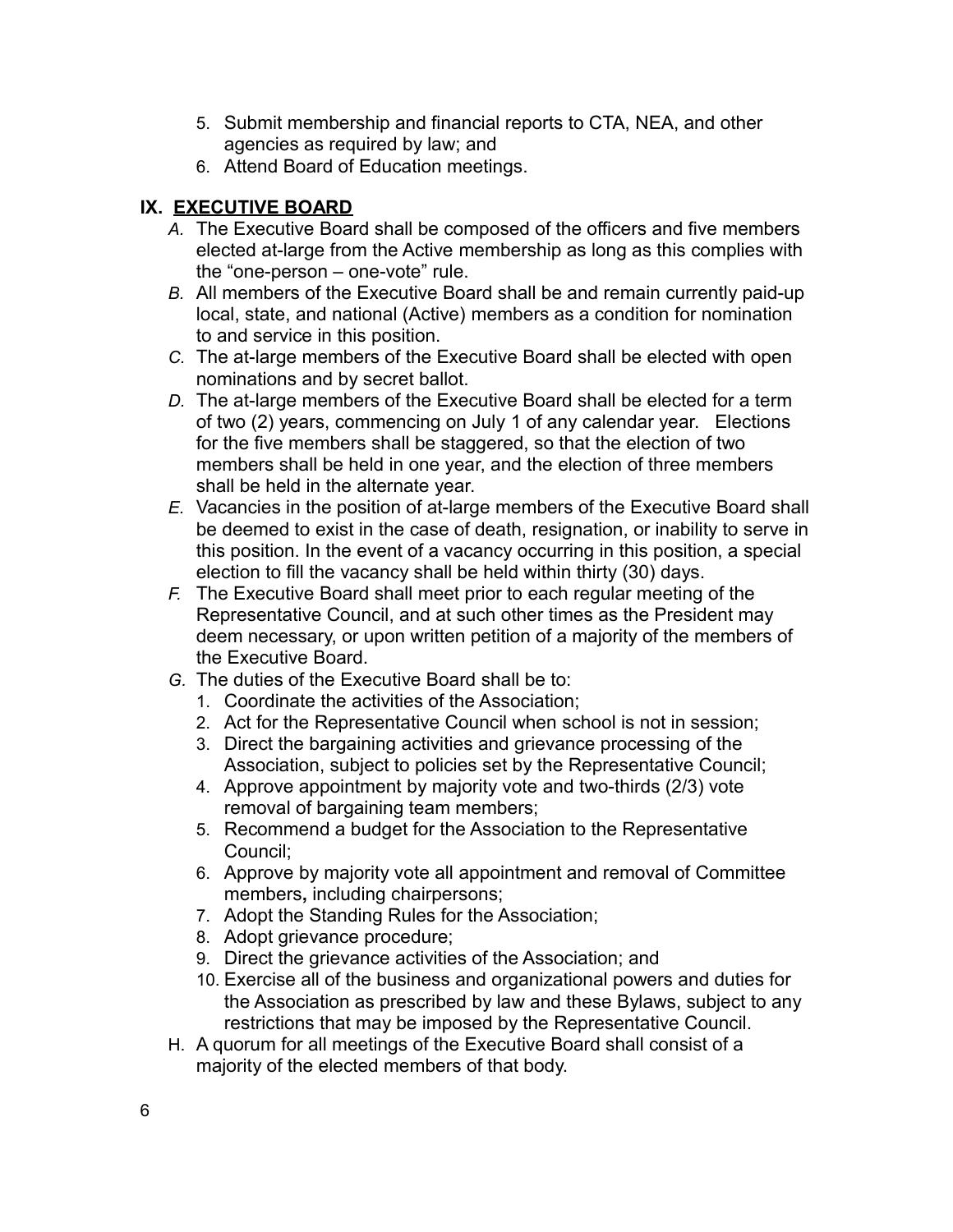### **X. MEETINGS OF THE GENERAL MEMBERSHIP**

- A. Meetings of the Association may be called by the President, the Executive Board, or by written petition of twenty percent (20%) of the membership.
- B. Notices of the Association meetings including date, place, time and purpose of the meeting shall be made available to all members of the Association at least two (2) days prior to the meeting except during crisis situations.
- C. For emergency meetings during crisis situations, the Executive Board shall adopt procedures to notify the Association membership of meeting dates, places, and times.
- D. A quorum for meetings of the Association shall be 25% of the Active membership.

### **XI. BARGAINING TEAM**

- A. The duties of the Bargaining Team are to represent and to bargain for all bargaining unit members.
- B. The President shall appoint all members, alternates, and the chairperson of the Bargaining Team with the concurrence of the Executive Board.
- C. Vacancies created by resignation or inability to serve shall be filled by the Executive Board from the list of alternates.
- D. The Executive Board, by a two-thirds (2/3) majority, may remove a member of the Bargaining Team.
- E. Responsibility and authority for directing the bargaining process on behalf of the Association are vested in the Executive Board subject to policies established by the Representative Council.
- F. Employees in each appropriate bargaining unit shall be surveyed to determine contents of the proposed contract demands, and the contract proposal for each appropriate unit shall be approved by the Active members in that unit.
- G. The Bargaining Team shall report its activities to the Executive Board as the Board requires.
- H. The Executive Board shall provide for the dissemination of information regarding bargaining and the activities of the Bargaining Team to the general membership.
- I. The Bargaining Team is empowered to reach tentative agreements with the district subject to ratification by the membership. Such agreements shall be considered tentative and not binding upon the Association until such agreements have been ratified by the membership in the appropriate unit(s) unless such ratification shall have been specifically waived or otherwise delegated by that active membership.

### **XII. GRIEVANCE PROCESSING**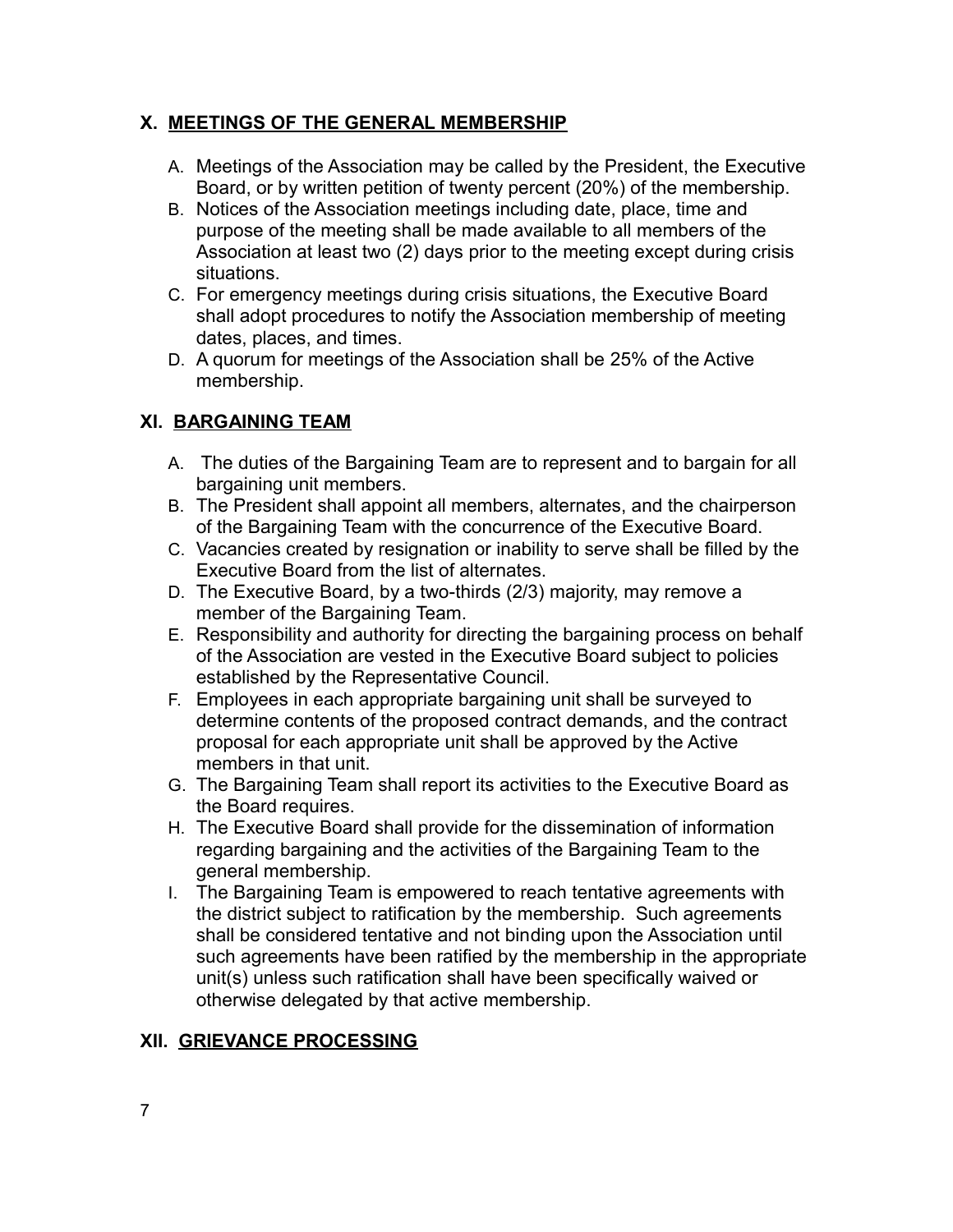- A. The Executive Board shall adopt, with the approval of the Representative Council, the procedures for grievance processing.
- B. These procedures shall include, but not be limited to, the following:
	- a.1. Provide for representation to assist all members of the bargaining units(s) in processing grievances;
	- a.2. Training for handling grievances; and
	- a.3. Evaluation of the Association's grievance policies and procedures.

## **XIII. NOMINATIONS AND ELECTIONS**

The chapter shall follow and members are entitled to the rights contained in the CTA Requirements for Chapter Election Procedures published annually with the CTA Elections Manual.

The chapter president must provide all Active members an opportunity to vote. Chapter presidents do not have the option of deciding that such elections shall not be held.

- A. The Elections Committee and Chairperson shall be appointed by the president and approved by the Executive Board to which it is responsible at the beginning of each school year. The duties of the Elections Committee shall be to:
	- 1. Ensure that all Association/CTA/NEA election codes and timelines are followed;
	- 2. Establish election timelines;
	- 3. Develop and carry out timelines and procedures;
	- 4. Prepare ballots for election of officers and such other elections as may be necessary;
	- 5. Count the ballots and certify the results; and
	- 6. Handle initial challenges.
- B. Elections shall be conducted with:
- 1. Open nomination procedure;
- 2. Secret ballot;
- 3. All Active member vote;
- 4. Record of voters receiving or casting ballots; and
- 5. Majority vote, unless otherwise specified.
- C. State Council Representative elections shall be conducted in accordance with CTA rules after the chapter or service center council has been notified to do so by the CTA Elections and Credentials Committee.
- D. NEA State Delegate elections shall be conducted in accordance with CTA/NEA rules.
- E. NEA Local Delegate elections shall be conducted in accordance with CTA/NEA rules.